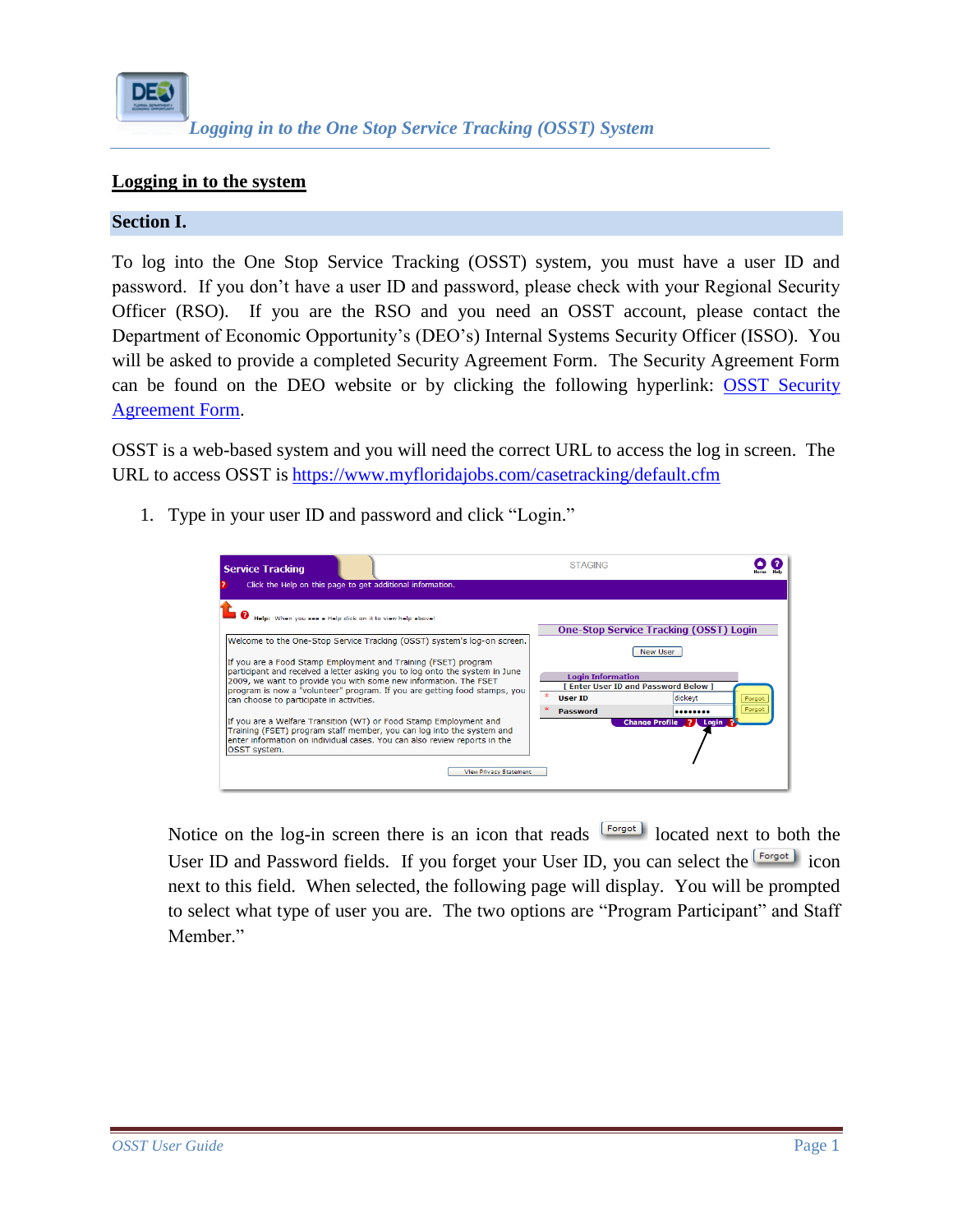*Logging in to the One Stop Service Tracking (OSST) System*



- Program participants are individuals who have access to the online system in order to complete tasks associated with participating in one of the work programs managed in the OSST system. The Supplemental Nutrition Assistance Program (SNAP), Welfare Transition (WT) program, and certain special projects are managed in OSST. Currently, only SNAP participants have the ability to access the client side of the online system.
- Staff members are individuals who access the system to manage cases, review management of cases, and those who access the system for maintenance and system security or administration. Staff members with access include:
	- o State-level Systems Security Officer;
	- o State-level Special Security Officer;
	- o State-level Quality Assurance Review Staff;
	- o State-level program supervisors and staff;
	- o State-level Partner Agencies with a need for access;
		- Department of Children and Families
	- o Regional Security Officers;
	- o Regional Quality Assurance Review staff; and
	- o Regional program supervisors and staff.
- 2. In our previous example, we selected the  $\frac{[Forgot]}{[Forgot]}$  icon next to User ID. We were prompted to choose the type of user. We chose "Staff member." The system instructs you to contact your Regional Security Officer (RSO) if you are a staff member and you have forgotten your User ID.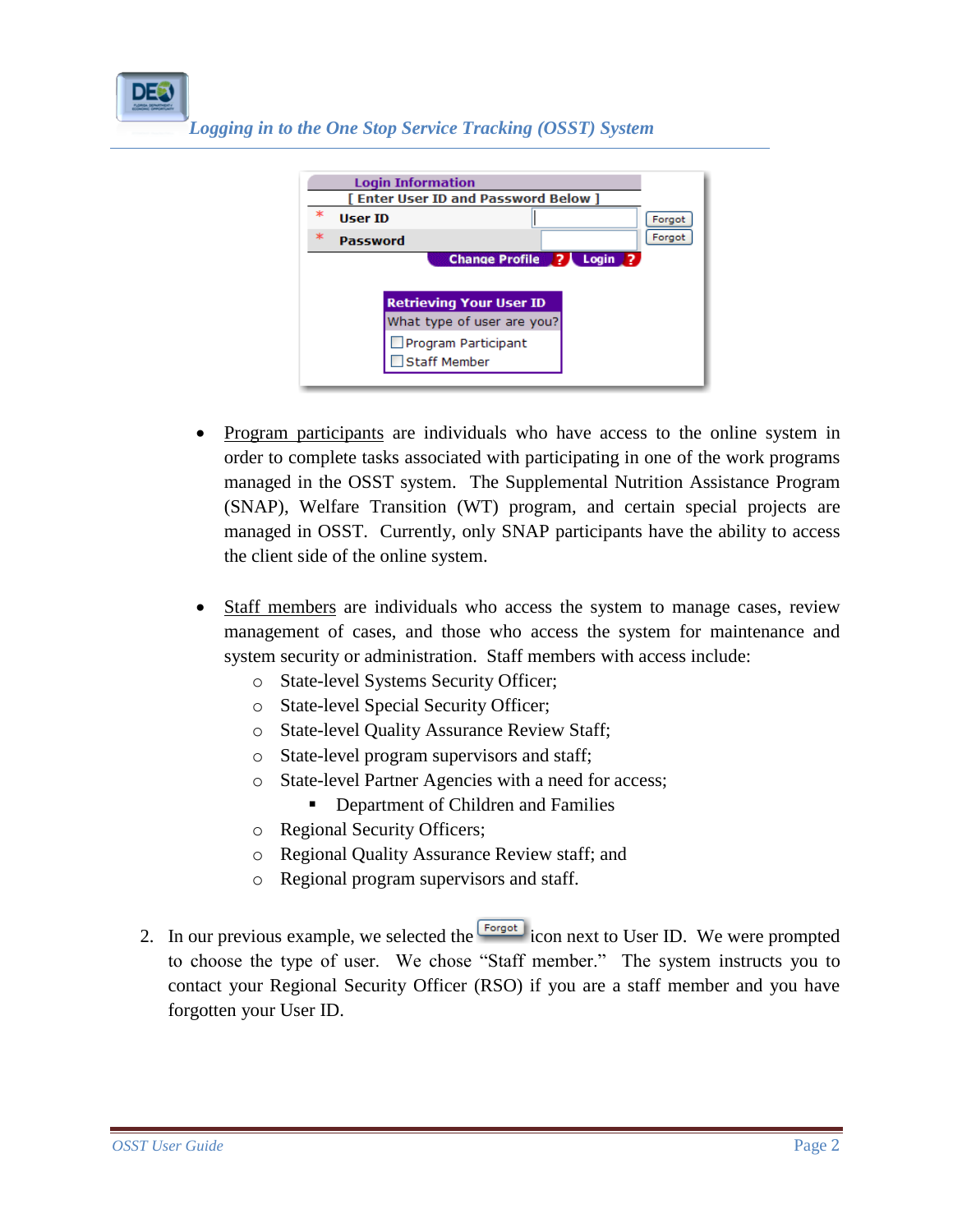*Logging in to the One Stop Service Tracking (OSST) System*

| <b>One-Stop Service Tracking (OSST) Login</b><br><b>New User</b> |  |  |  |  |  |
|------------------------------------------------------------------|--|--|--|--|--|
| <b>Login Information</b>                                         |  |  |  |  |  |
| <b>Fenter User ID and Password Below 1</b>                       |  |  |  |  |  |
| ж<br><b>User ID</b><br>Forgot                                    |  |  |  |  |  |
| $\ast$<br>Forgot<br>Password                                     |  |  |  |  |  |
| Change Profile ? Login ?                                         |  |  |  |  |  |
|                                                                  |  |  |  |  |  |
| <b>Please Call Your Regional Security Officer</b>                |  |  |  |  |  |

3. If you remember your User ID, but have forgotten your password, you will select the **Englering is condition** icon next to the Password field.

| <b>One-Stop Service Tracking (OSST) Login</b><br>New User |          |         |        |  |  |  |
|-----------------------------------------------------------|----------|---------|--------|--|--|--|
| <b>Login Information</b>                                  |          |         |        |  |  |  |
| [ Enter User ID and Password Below ]                      |          |         |        |  |  |  |
| $\ast$                                                    | User ID  | dickeyt | Forgot |  |  |  |
| ж                                                         | Password |         | Forgot |  |  |  |
| Change Profile ? Login ?                                  |          |         |        |  |  |  |

4. If the User ID exists, the system will indicate that the User ID has been found and will display the first of three user-selected security questions that the user will be asked to answer. The system also informs you that you have to correctly answer two of the three security questions before your password can be reset.

DE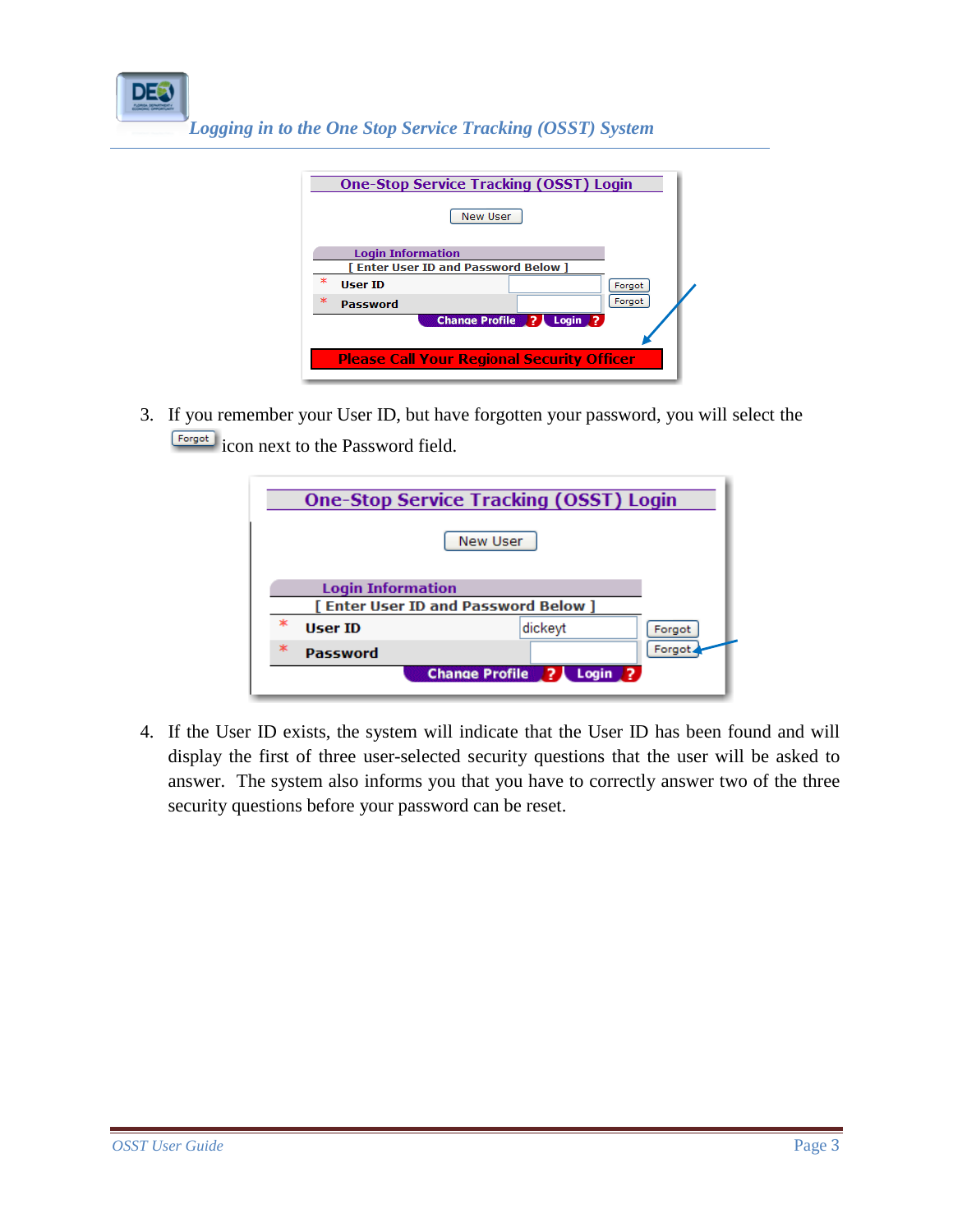



5. If you answer the security question incorrectly, the system will inform you that you have answered the question incorrectly by displaying the word "*INCORRECT*." It will also display the second security question for you to answer.

| [ Enter User ID and Password Below ]<br>ж<br><b>User ID</b><br>dickeyt<br><b>FOUND</b><br>Forgot<br>$*$<br>Password<br><b>Change Profile</b> ?<br>Login 2<br><b>RESETTING YOUR PASSWORD</b><br>You will be allowed to create a new password after<br>correctly answering two out of the three security<br>questions you selected to confirm your identity.<br><b>DQ1: YOUR ANSWER: INCORRECT</b><br>$\Box$ Q2: What was the name of your elementary / primary<br>school?<br><b>Answer:</b> | <b>Login Information</b> |  |  |  |  |  |
|--------------------------------------------------------------------------------------------------------------------------------------------------------------------------------------------------------------------------------------------------------------------------------------------------------------------------------------------------------------------------------------------------------------------------------------------------------------------------------------------|--------------------------|--|--|--|--|--|
|                                                                                                                                                                                                                                                                                                                                                                                                                                                                                            |                          |  |  |  |  |  |
|                                                                                                                                                                                                                                                                                                                                                                                                                                                                                            |                          |  |  |  |  |  |
|                                                                                                                                                                                                                                                                                                                                                                                                                                                                                            |                          |  |  |  |  |  |
|                                                                                                                                                                                                                                                                                                                                                                                                                                                                                            |                          |  |  |  |  |  |
|                                                                                                                                                                                                                                                                                                                                                                                                                                                                                            |                          |  |  |  |  |  |
|                                                                                                                                                                                                                                                                                                                                                                                                                                                                                            |                          |  |  |  |  |  |
|                                                                                                                                                                                                                                                                                                                                                                                                                                                                                            |                          |  |  |  |  |  |
|                                                                                                                                                                                                                                                                                                                                                                                                                                                                                            |                          |  |  |  |  |  |
|                                                                                                                                                                                                                                                                                                                                                                                                                                                                                            |                          |  |  |  |  |  |
|                                                                                                                                                                                                                                                                                                                                                                                                                                                                                            |                          |  |  |  |  |  |
| Submit Your Answer                                                                                                                                                                                                                                                                                                                                                                                                                                                                         |                          |  |  |  |  |  |

6. When you correctly answer one of the security questions, the system will inform you that the response is correct by displaying the word "*CORRECT*."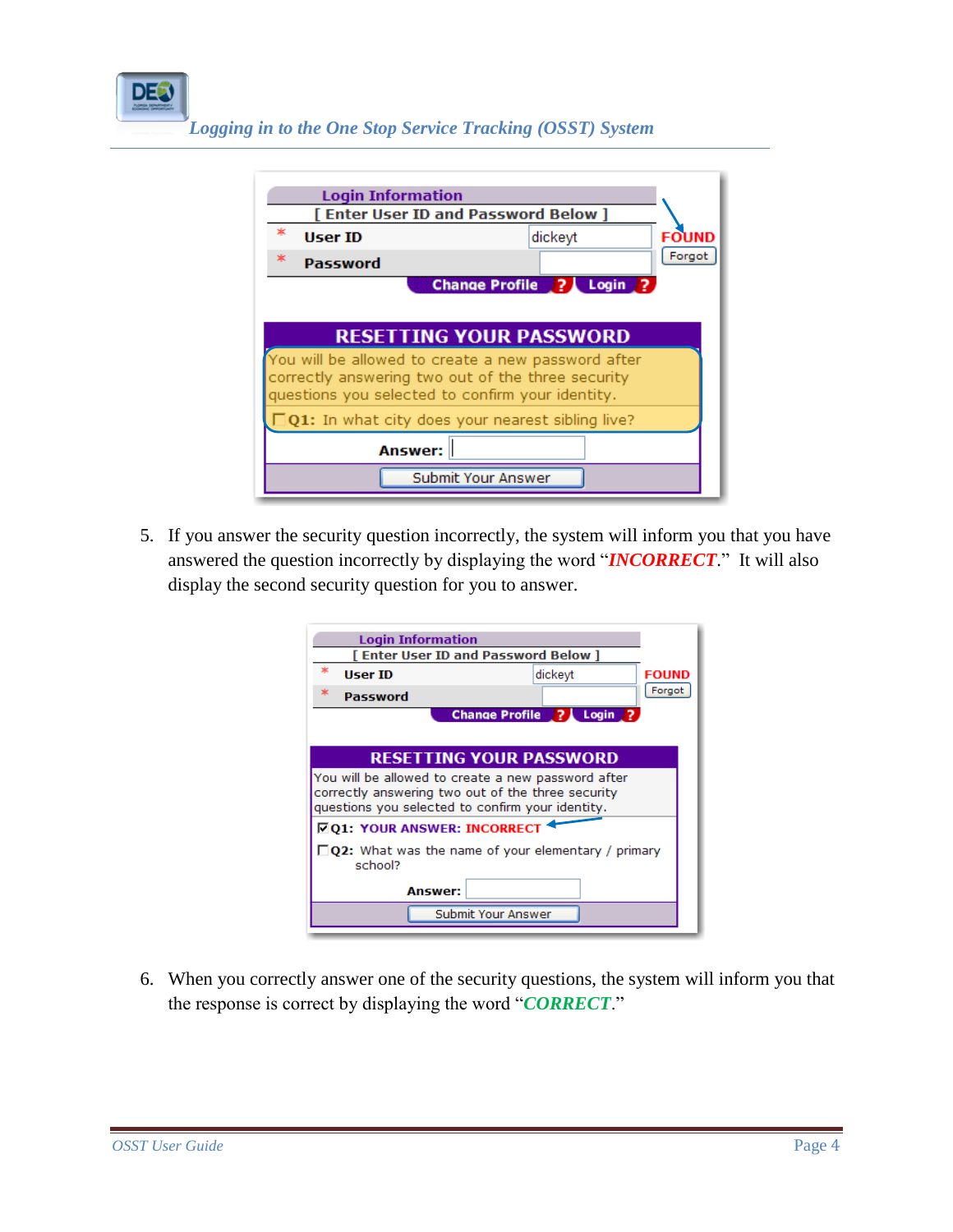*Logging in to the One Stop Service Tracking (OSST) System*

| <b>Login Information</b><br>[ Enter User ID and Password Below ]                                                                                            |                                      |              |  |  |  |
|-------------------------------------------------------------------------------------------------------------------------------------------------------------|--------------------------------------|--------------|--|--|--|
| ж<br><b>User ID</b>                                                                                                                                         | dickeyt                              | <b>FOUND</b> |  |  |  |
| Password                                                                                                                                                    |                                      | Forgot       |  |  |  |
|                                                                                                                                                             | Change Profile ?<br>Login $\sqrt{2}$ |              |  |  |  |
|                                                                                                                                                             |                                      |              |  |  |  |
| <b>RESETTING YOUR PASSWORD</b>                                                                                                                              |                                      |              |  |  |  |
| You will be allowed to create a new password after<br>correctly answering two out of the three security<br>questions you selected to confirm your identity. |                                      |              |  |  |  |
| <b>FO1: YOUR ANSWER: INCORRECT</b>                                                                                                                          |                                      |              |  |  |  |
| <b>ZQ2: YOUR ANSWER: CORRECT</b>                                                                                                                            |                                      |              |  |  |  |
| $\Box$ Q3: What is the middle name of your youngest child?                                                                                                  |                                      |              |  |  |  |
| <b>Answer:</b>                                                                                                                                              |                                      |              |  |  |  |
|                                                                                                                                                             | Submit Your Answer                   |              |  |  |  |

7. If you answer two of the questions incorrectly, you will be prompted to contact *1-800- 438-4128*, which is the Employ Florida Marketplace (EFM) / OSST Helpdesk, in order to reset your password. However, staff should remember that their local RSO has the ability to reset passwords. Please contact your RSO for password resets prior to contacting the EFM/OSST Helpdesk. If the RSO is unable to reset the password, the RSO should contact the EFM/OSST Helpdesk for help.



8. Once you have successfully logged in, you will see your OSST Desktop as shown below. Depending on your log-in credentials, you may not see all of the options displayed in the illustrations. Case managers and supervisors will not see the folder titled "Security." Only Regional Security Officers (RSOs) will see this folder on their desktop.